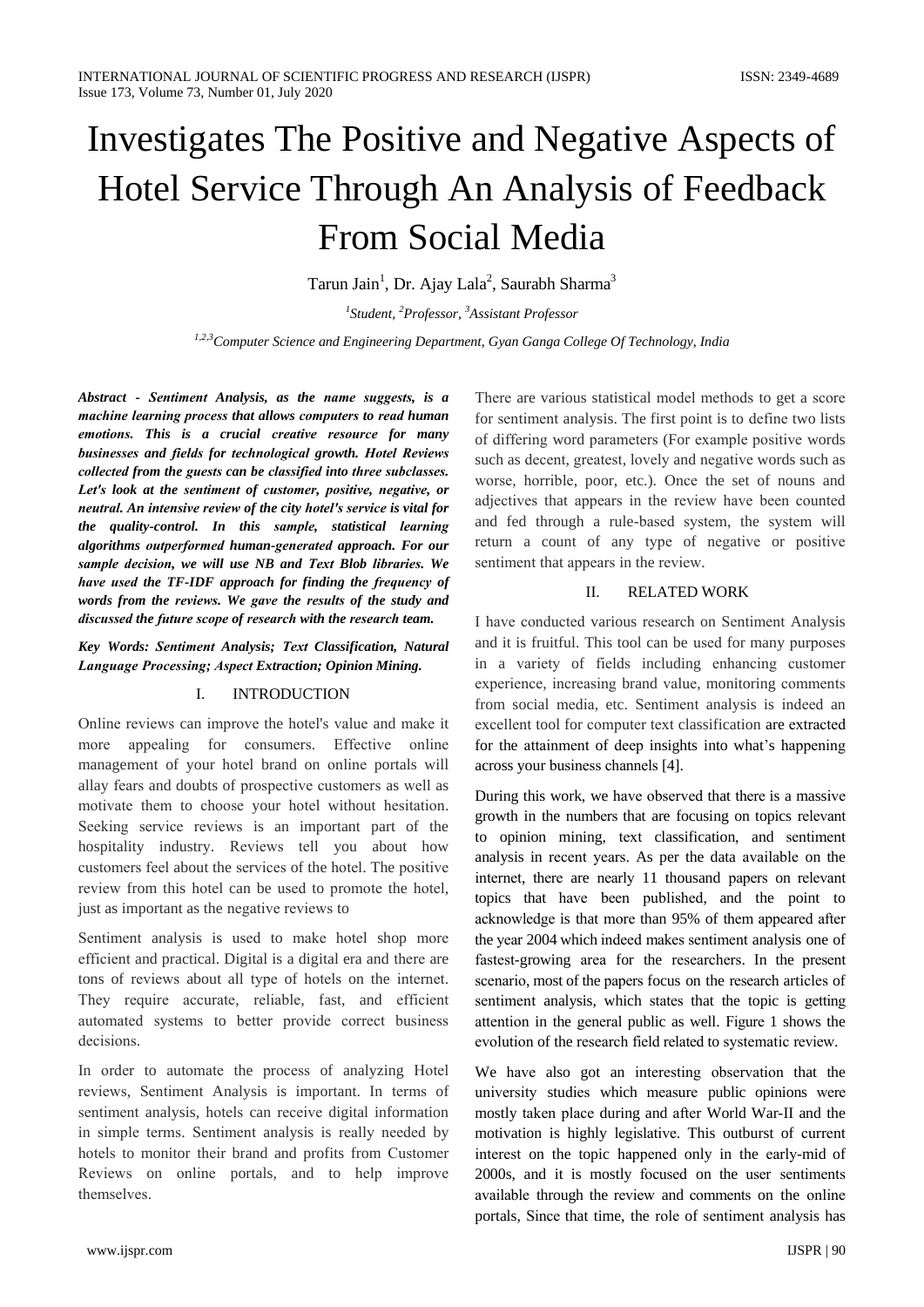been prolonged to numerous other areas such as the prediction of Brand Value of products and amazingly reactions to terrorist attacks as well. Also, much corresponding research ongoing in the field of sentimental analysis and natural language processing has solved a lot of problems which adds to the use of sentiment analysis such as sarcasm detection and multilingual support. To add up more in this regard of getting human emotions analyzed through different approaches are were machine advancements are gradually doing a lot better than a simple human approach to the more complex gradation of emotions for getting them labeled as positive, negative and neutral emotions such as anger and pain.



Figure 1. The evolution of the research field related to systematic review.

#### III. **OVERVIEW OF THE SYSTEM**

This section talks about the various technologies that are to be taken into account while running through the system.

## A. Libraries Used

Python has a vast reserve of inbuilt standard libraries which includes areas like web services tools, string operation, data analysis, and machine learning, etc. The complex programming tasks can be dealt with ease using these inbuilt libraries as it reduces the size of code with many inbuilt functions that do the job pretty well for its user.

• Scikit-learn: - Scikit-learn is one of the most useful libraries that python offers. It has various statistical learning algorithms such as regression models (linear regression, logistic regression), SVM's, random forest for classification tasks and k-means for clustering, etc.

•  $NumPy:$  - The NumPy library in python is used for scientific computing and array manipulation. It can perform different operations such as indexing of an array, sequencing, and slicing, etc.

• Pandas: - The Pandas library in python is used for structuring, manipulating, and organizing data in a tabular structure called the data frame which is further used for data analysis.

•  $TextBlock$ : - The TextBlob library in python is

used to process text data. It supports simple API for natural language processing (NLP) which does the job of calculating the polarity and subjectivity score pretty well.

• NLTK:-The NLTK library in python stands for Natural Language Toolkit which is used to pre- process human language so that machines can perform statistical analysis more accurately which is known as natural language processing (NLP).

## **B.** Techniques

Sentiment analysis techniques can be classified into three major categories such as 1. Statistical methods, 2. Knowledge-based methods, and 3. Hybrid techniques. Statistical methods are also known as evolutionary approaches the main concept behind the approach is to find the mutual relationship between two words sharing the same context. It leverages some sort of mathematical representation of the text corpus. A simple approach to statistical methods is to sort say

500 words from a list that occurred most frequently in positive texts only excluding the negative ones and vice versa. Then, we can train a model and check whether there are more positive or negative words. This approach will be statistical since we are not leveraging linguistic insight (generally the distinction from a linguistic or lexical model). The goal of Knowledge- based methods is to extract knowledge by classifying text based on categories explicitly present in words such as awesome, sad, happy, unfortunate, and poor, etc. The knowledge bases also extract knowledge from unobvious words such as 'sympathy' assigned with particular emotions. The hybrid approach as the name suggests it constitutes both the above methods i.e. the statistical learning approach and the knowledge-based method for calculating the polarity scores. The reason for combining is to gain high accuracy and stability of the system at the same time.

## □ TextBlob Sentiment: Calculating Polarity and

## Subjectivity.

The TextBlob library from python is widely used for sentiment analysis and is built on the top of NLTK. The text blob sentiment calculates the sentiment polarity and subjectivity as shown in Figure 2.

from textblob import TextBlob TextBlob(" Food was fabulous. Just awesome..").sentiment Sentiment(polarity=0.7, subjectivity=1.0)

Figure 2. Calculating the sentiment polarity and subjectivity.

This tells us that the English phrase "Food was fabulous. Just awesome." has a polarity of about 0.7 states that it is positive sentiment and subjectivity of about 1.0, stating it is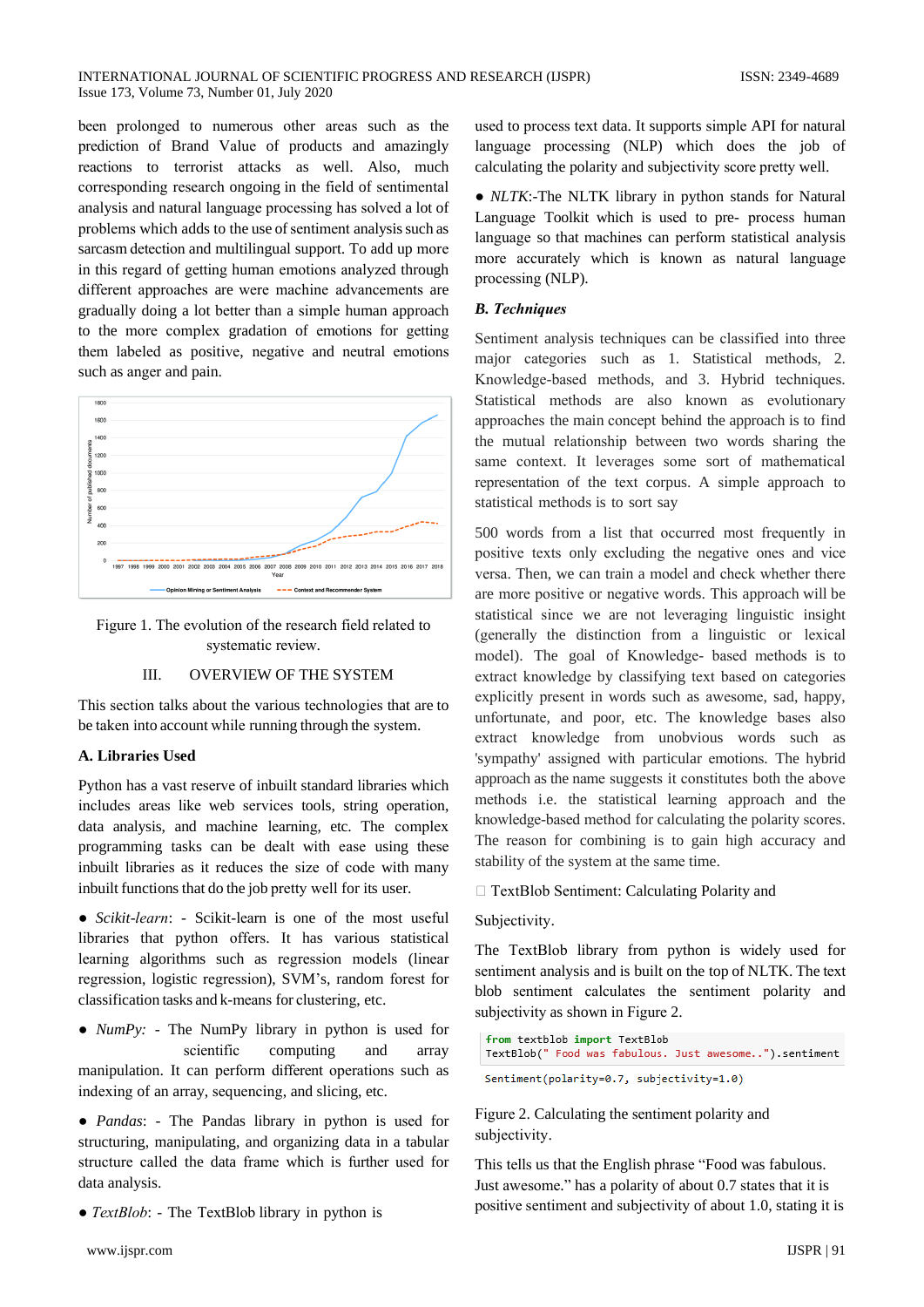INTERNATIONAL JOURNAL OF SCIENTIFIC PROGRESS AND RESEARCH (IJSPR) Issue 173, Volume 73, Number 01, July 2020

highly subjective.

□ Sentiment Analysis Intuition behind

Subjectivity and Polarity:

The sentiment of a phrase will return a tuple in the form of Sentiment (polarity, subjectivity). A polarity score is a floating-point number that lies in the range  $[-1, 1]$  where values tending more towards 1 means positive statement 0 means neutral, and value tending towards -1 means negative sentiment.

Subjectivity is also a floating-point number lies in the range [0, 1] where values tending towards 0 means objective statement and values tending towards 1 means subjective statement. Subjectivity refers to someone's personal feelings, opinions whereas Objective refers to factual statements.

□ Text Classification (Naïve Bayes):

The Naive Bayes Classifier is widely used for semantic sentiment analysis. It is a non-trivial but syntactic approach i.e. morphological or word-level analysis can be performed. The classifier will take two separate classes of positive words and negative words then it constructs a conditional density table based on the frequencies of positive words and negative words. Predicting an arbitrary statement represented by a bag of words is formed by log-summing the probabilities in class conditional tables. It will return two such summations, one for the positive class and the other for the negative class and compute sum score to make predictions.

Bayes' Rule Applied to Documents and Classes:

$$
P(c \mid d) = \frac{P(d \mid c)P(c)}{P(d)}
$$

For a document d and a class c.

Naïve Bayes Intuition I:

$$
C_{MAP} = \underset{c \in C}{\text{argmax}} P(c \mid d)
$$
\n
$$
= \underset{c \in C}{\text{argmax}} \frac{P(d \mid c)P(c)}{P(d)}
$$
\n
$$
= \underset{c \in C}{\text{argmax}} \frac{P(d \mid c)P(c)}{P(d)}
$$
\n
$$
= \underset{c \in C}{\text{argmax}} P(d \mid c)P(c)
$$
\n
$$
= \underset{c \in C}{\text{argmax}} P(d \mid c)P(c)
$$
\n
$$
= \underset{c \in C}{\text{argmax}} P(d \mid c)P(c)
$$

Naïve Bayes Intuition II:

$$
c_{MAP} = \underset{c \in C}{\operatorname{argmax}} P(d | c) P(c)
$$
  
= 
$$
\underset{c \in C}{\operatorname{argmax}} P(x_1, x_2, \dots, x_n | c) P(c)
$$
  
 
$$
\underset{\underset{\text{Kall case}}{\text{logpresented as}}}{\text{loglemented as}}
$$

Naïve Bayes Intuition III:

$$
c_{MAP} = \underset{c \in C}{\text{argmax}} P(x_1, x_2, \dots, x_n \mid c) P(c)
$$



#### C. Dataset

The Dataset is crawled from TripAdvisor.com using a method called web scraping. Web Scrapping is a method used for extracting a large amount of data from the web. We extracted hotel review data for Crowne Plaza Hotel Mayur Vihar, New Delhi, and stored it in

.csv format with the Beautiful Soup a web scrapping library provided by python. The dataset contains two columns i.e. review column and dates to reviews with a total of  $738$  rows.

#### $IV.$ PROPOSED METHODOLOGY

#### **A. General Method**

In our work, we will perform sentiment analysis in Python, because it performs the task pretty well and provides us with crisp and beautiful visualizations in the form of graphs and various plots.

There are 5 steps to perform sentiment analysis on a given set of data as shown in Figure 3.



Figure 3. A flow diagram representation of Sentiment Analysis.

#### **B. Execution Process**

C. Data Collection- The dataset is extracted from TripAdvisor.com for Crowne Plaza Hotel Mayur Vihar, New Delhi, and stored into .csv format.



Figure 4. A flow diagram representation of Data Preprocessing

D. Data Preprocessing-The data preprocessing is nothing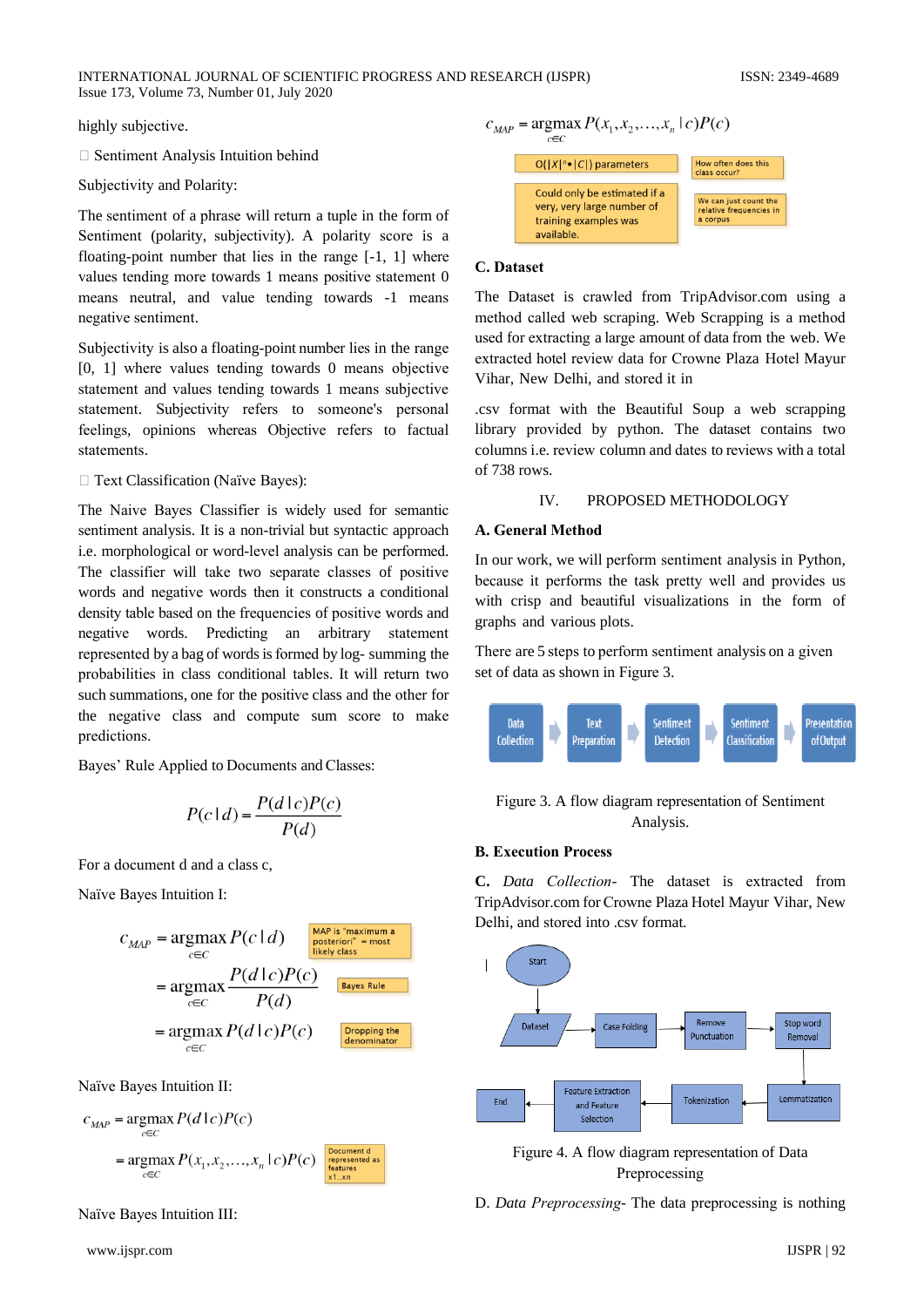but filtering and clean the data in the following steps such that data is ready for further processing. Data preprocessing is done to obtain cleaner data which in turn will provide ease of processing the data further to obtain meaningful results, steps preprocess the data is shown in Figure 4.

**Illustration of preprocessing of the Text Data:** 

| <b>Text Review</b>                                                                                                                                                                                                                                                       | Preprocessing                                                                                                                                                                                                                                                                  |  |  |  |
|--------------------------------------------------------------------------------------------------------------------------------------------------------------------------------------------------------------------------------------------------------------------------|--------------------------------------------------------------------------------------------------------------------------------------------------------------------------------------------------------------------------------------------------------------------------------|--|--|--|
| Lovely view out onto the lagoon. Excellent view. Staff<br>were welcoming and helpful.                                                                                                                                                                                    | 'lovely', 'view', 'onto', 'lagoon', 'excellent',<br>'view', 'staff', 'welcoming', 'helpful'                                                                                                                                                                                    |  |  |  |
| Really lovely hotel. Stayed on the very top floor and were<br>surprised by a Jacuzzi bath we didn't know we were<br>getting! Staff were friendly and helpful and the included<br>breakfast was great! Great location and great value for<br>money. Didn't want to leave! | 'really', 'lovely', 'hotel', 'stayed', 'top',<br>'floor', 'surprised', 'Jacuzzi', 'bath', 'didn't',<br>'know', 'getting', 'staff', 'friendly', 'helpful',<br>'included', 'breakfast', 'great', 'great',<br>'location', 'great', 'value', 'money', 'didn't',<br>'want', 'leave' |  |  |  |
| Room was tiny-bed saggy-bathroom door didn't work.<br>Good breakfast and convenient location. Wouldn't return<br>or recommend.                                                                                                                                           | 'room', 'tiny', 'bed', 'saggy', 'bathroom',<br>'door', 'didn't', 'work', 'good', 'breakfast',<br>'convenient', 'location', 'wouldn't, 'return',<br>'recommend'                                                                                                                 |  |  |  |

3. Sentiment Detection- In this Phase, the reviews and opinions are further analyzed to calculate the sentiment polarity and subjectivity. In our case, it is done by using the Python inbuilt library TextBlob.

4. Sentence Classification- Once the subjectivity and polarity scores are being generated the sentiments can be classified as positive, negative, and neutral.

5. Output Presentation- The reason output presentation is an essential task is to provide meaning to our results. The information gained from the analysis is required to be presented in such a manner that it reflects meaningful information from the unstructured data by visualizing and plotting the results.

> $\mathbf{V}$ **EVALUATION AND RESULTS**

## A. Evaluation

We evaluated the analysis system on a corpus of 738 hotel reviews crawled from the web. For the evaluation, these segments were manually classified concerning their polarity, including the neutral polarity besides positive and negative ones.

## **B.** Results

The results were as out of 738 reviews we found that 97.3 percent of the total reviews were listed as positive, 2.6 percent of the total reviews were listed as negative and 0.1 percent of the reviews are neutral which are further demonstrated with the help of bar to provide a better insight as shown in Figure 5.

To further demonstrate and visualize the result a word cloud is formed from the reviews as shown the Figure 6. A word cloud gives the frequency of words used in a particular sentence in our case reviews and describes its importance in the form of an image.



Figure 5. Reviews classified into three categories Positive, negative, and neutral.



Figure 6. A Word Cloud demonstrating the frequency and importance of words appeared in the reviews.



|       | negative neutral |   | positive |
|-------|------------------|---|----------|
| hotel | 35               | o | 942      |
| stay  | 16               | ٥ | 533      |
| food  | 13               | o | 361      |
| staff | 13               | ٥ | 524      |
| room  | 13               | 1 | 661      |



The words carrying higher frequency are analyzed alone such as hotel, staff, food, etc. to gain meaningful insight